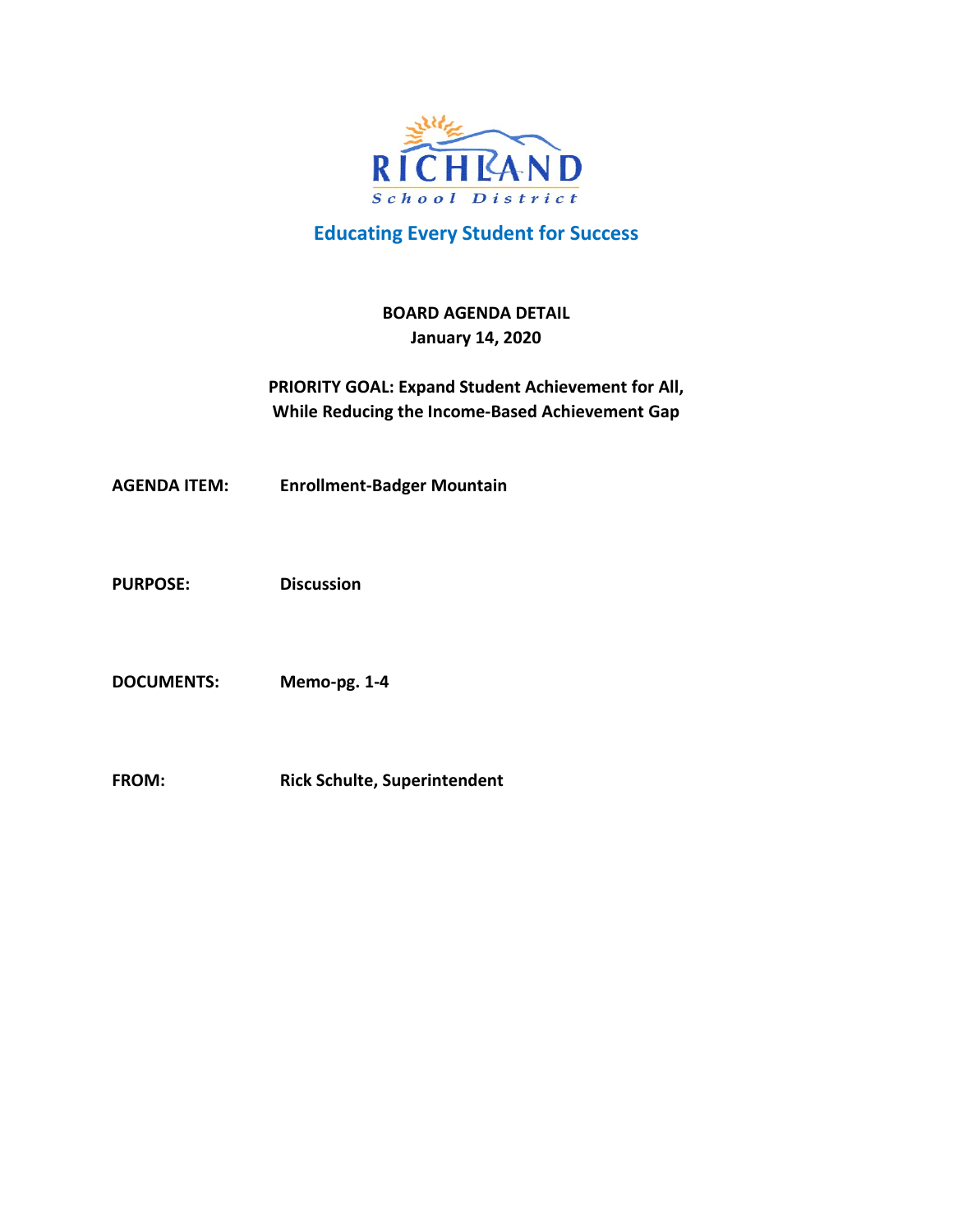

## *Memorandum*

| Date:    | <b>January 14, 2020</b>                          |
|----------|--------------------------------------------------|
| To:      | <b>Board of Directors</b>                        |
| From:    | Dr. Rick Schulte                                 |
| Subject: | <b>Enrollment and Badger Mountain Elementary</b> |

## **Enrollment, Space Allocation, and Eligibility for State Match**

In the spring of 2019 I advised the board that due to a noteworthy slowdown in enrollment growth we are now unlikely to meet eligibility requirements for the School Construction Assistance Program (SCAP) or state match for the Badger Mountain Elementary replacement or for Elementary No. 12 at this time. Eligibility is based on 90 square feet per student times student enrollment in October. This space allocation is compared to the total inventory of  $K - 5$  school space in the district, including everything from classrooms to hallways to gyms and cafeterias and administration. The 90 square feet per student allocation has not been revised for a long time. It has not been adjusted to account for full day kindergarten, K - 3 class size reduction, additional special education classroom needs, and for separate gyms and cafeterias.

## **Bond Planning and Enrollment Projections**

My January 28, 2016 memo to the board about facility planning noted that "Replacement schools at Badger and Tapteal depend on enrollment growth for state match." When considering options in August 2016 for the facility bond election proposed for February 2017, the District did several forecasts of projected student enrollment and population growth. There was widespread consensus that population would continue to grow at a steady rate. We consulted the OSPI projection for future RSD enrollment, the projection that is used to calculate eligibility for construction assistance. My June 14, 2016 memo to the board advised that the OSPI report predicted K – 5 enrollment of about 7,079 students in 2020 whereas our actual enrollment this year (2019 – 20) is closer to 6,200.

For the August 16, 2016 board meeting, we explicitly and deliberately considered how we would adapt the facility plan if enrollment does not grow as rapidly as forecast. My memo to the board at that time stated this. "If population and enrollment grow at a slower pace, the effect on school construction and eligibility for state match would be to delay a project by at most one or perhaps two years." Unfortunately, enrollment growth slowed more than expected. It now appears that it may be much longer before the District will qualify for state construction match for Badger or Elementary No. 12.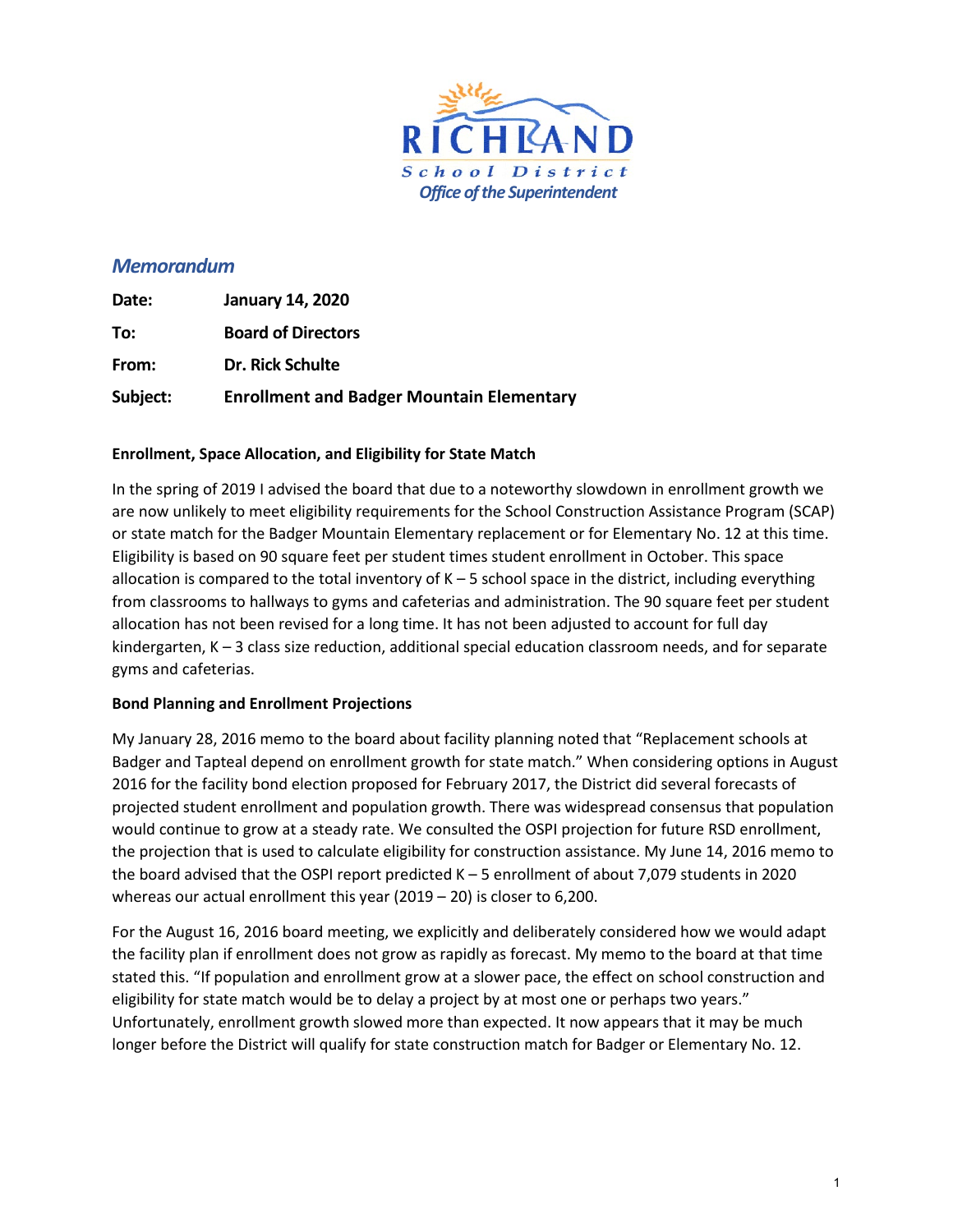#### **Resolution No. 828**

On September 27, 2016, the School Board adopted Resolution No. 828 to place a bond proposition on the February 2017 ballot. This resolution specifies what projects will be included in the bond. Several paragraphs of that resolution are relevant to the current discussion. Section 2 (a) says that the bond proceeds (including state match and interest earnings) will be used to "Construct a new elementary school to replace Badger Elementary School, *as deemed necessary and advisable* by the Board." (Emphasis added).

Section 2 (l) states in part that "The Projects, or any portion or portions thereof, shall be acquired or made insofar as is practicable with available Bond Proceeds, together with any other money of the District legally available therefor, and in such order of time as shall be deemed necessary and advisable by the Board. The Board shall allocate the Bond Proceeds, together with any other money of the District available therefor, between the various parts of the Projects so as to accomplish, as near as may be, all of the Projects. The Board shall determine the exact order, extent, and specifications of the Projects."

Resolution No. 828 provides the legal basis for the Board adjusting its initial plan for funding and constructing Badger Mountain Elementary and Elementary No. 12 due to changes in enrollment forecasts and state matching funds.

### **Badger Mountain Elementary Project Is On Track**

Construction documents are nearly complete and they will be delivered to the City for permitting this month. Bids will be advertised in March and opened in April. We expect demolition of the existing Badger to occur in June 2020. Badger students will attend school at the new elementary on Belmont in West Richland during the 2020 – 2021 school year. We expect a new Badger to open in August 2021. This has been the planned schedule since the bond passed in 2017.

#### **The Challenge**

The District has been building larger elementary schools than the state's construction match formula provides for. The District has built more classrooms to allow for Full Day Kindergarten and for reduced class sizes in grades  $K - 3$ . We have built more classrooms for special education and other compensatory education programs. We have built schools that have both a gym and a cafeteria, rather than expecting one room to serve both purposes. We are keeping up with enrollment growth so we can avoid or reduce the need for portables.

However, the state construction formula remains where it has been for a long time, allowing 90 square feet per student (including halls, offices, gym, library, cafeteria, kitchen, etc.). The formula has not been updated to account for Full Day Kindergarten or for smaller class sizes in grades K – 3. There have been legislative proposals to increase the allocation to 120 square feet per student, but these proposals have not been passed. We will continue to advocate for adjusting the formula to account for the larger space needs, but we must make current plans based on the existing formula of 90 square feet per student.

For these reasons and because District enrollment has not met previous forecasts, we do not now qualify for state construction match for a new Badger Elementary or Elementary No. 12.

District enrollment that was once growing by 300 – 400 students per year is now growing by about 100 students per year. At this rate of growth, the District will not be eligible for additional state match for elementary construction for an indefinite period of time, unless the legislature modifies the square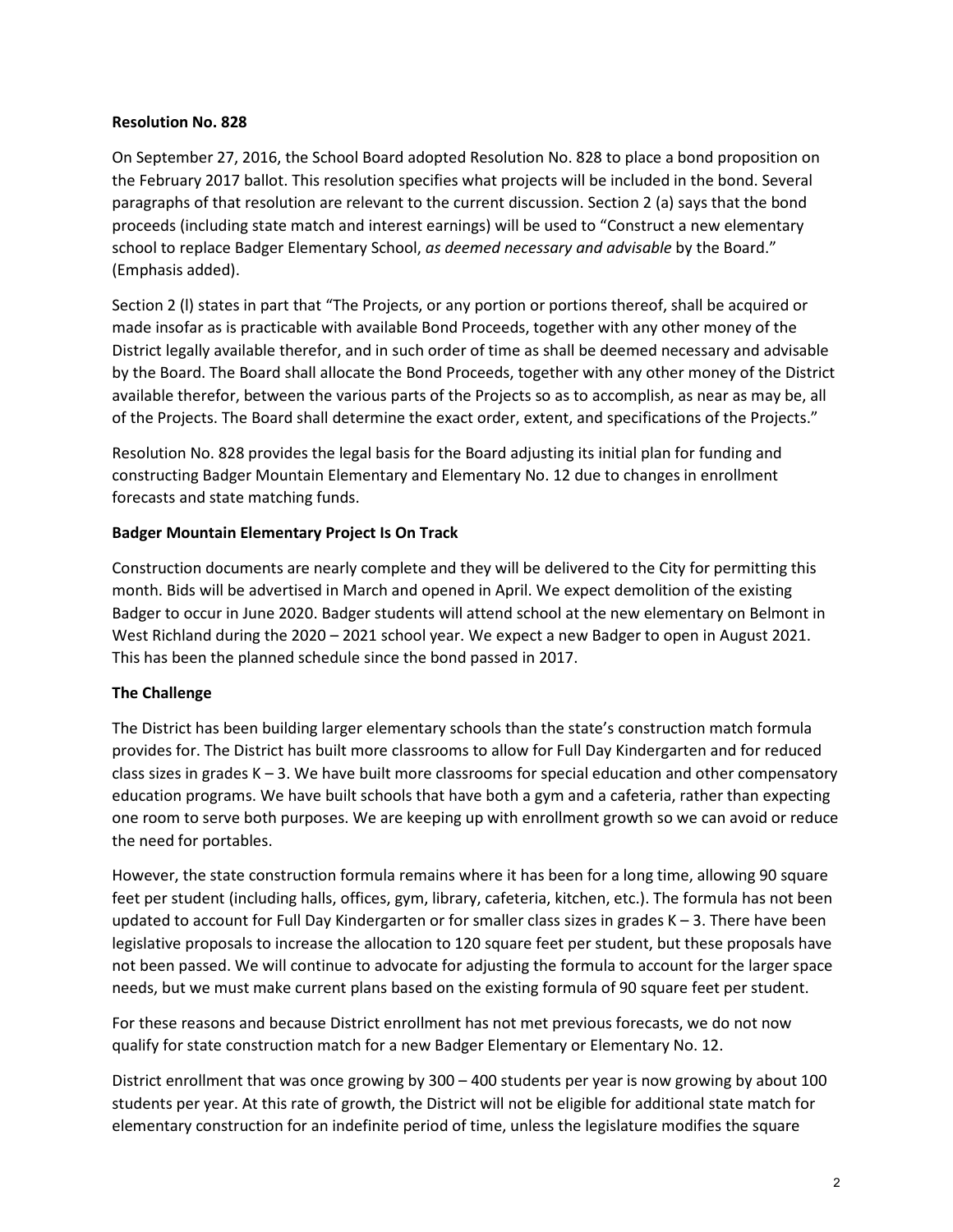footage formula. Whereas the District had considered a possible delay if enrollment slowed down, we expected that delay would be one year or no more than two years. It now appears a delay in qualifying for the state match will be longer than two years and we won't know for certain how much longer.

## **Some Solutions**

The District can use local funds to replace missing state funds. The board has the authority, as explained above, to make this determination. Once the board uses local funds without state match funds to build Badger, we will forego eligibility for those state funds even if later enrollment growth would have qualified us for state match.

Preferred options, which could be implemented separately or in some combination, include these.

- $\triangleright$  Transfer funds from other accounts to the Badger construction account. Sample other funds are:
	- o Unused contingency from prior projects
	- o Investment earnings from bond deposits in the Capital Projects Fund
	- o PILT revenue each year
	- o Tech levy funds for Badger technology
	- o Balance of funds from the new roof at Chief Joe
	- o Proceeds from land sale at Dallas Road
	- o Lower than expected escalation of construction costs
	- o EP & O Levy funds targeted for maintenance
	- o Bond levy funds targeted at purchase of land for future schools
	- o Build a smaller school, with 4 to 8 fewer classrooms
- $\triangleright$  Borrow funds from the County Treasurer or from District Fund Balances. Repay the debt from the General Fund over  $5 - 10$  years.
- $\triangleright$  Allocate bond funds budgeted for Elementary No. 12 to Badger. Do not use the 2017 bond funds to build Elementary No. 12, given the slower enrollment growth that does not require another school in the near future.

Undesirable, risky options include the following:

- $\triangleright$  Delay Badger indefinitely. Occupy Belmont and change boundaries now. Expect larger cost escalation for the added years of delay. Note that tax-free municipal bonds, including school bonds, require a plan to spend those bond funds within a specified time frame, which may not be met under this option.
- $\triangleright$  Cancel construction of Badger and Elementary No. 12 since enrollment may not justify added space for an indefinite period of time. Return bond funds to taxpayers and reduce tax rates. When needed, propose a new bond for new schools at some future time. Note that population growth in the area is still strong and there are many residential permits planned. There is reason to believe enrollment growth may increase again at any time. This option would apply best if we expect we will not need a new elementary for a longer time.
- $\triangleright$  Hold a new bond election to replace state funds with local funds. The earliest such an election could be scheduled in April 2020 with bonds available in 2021, requiring some delay in the